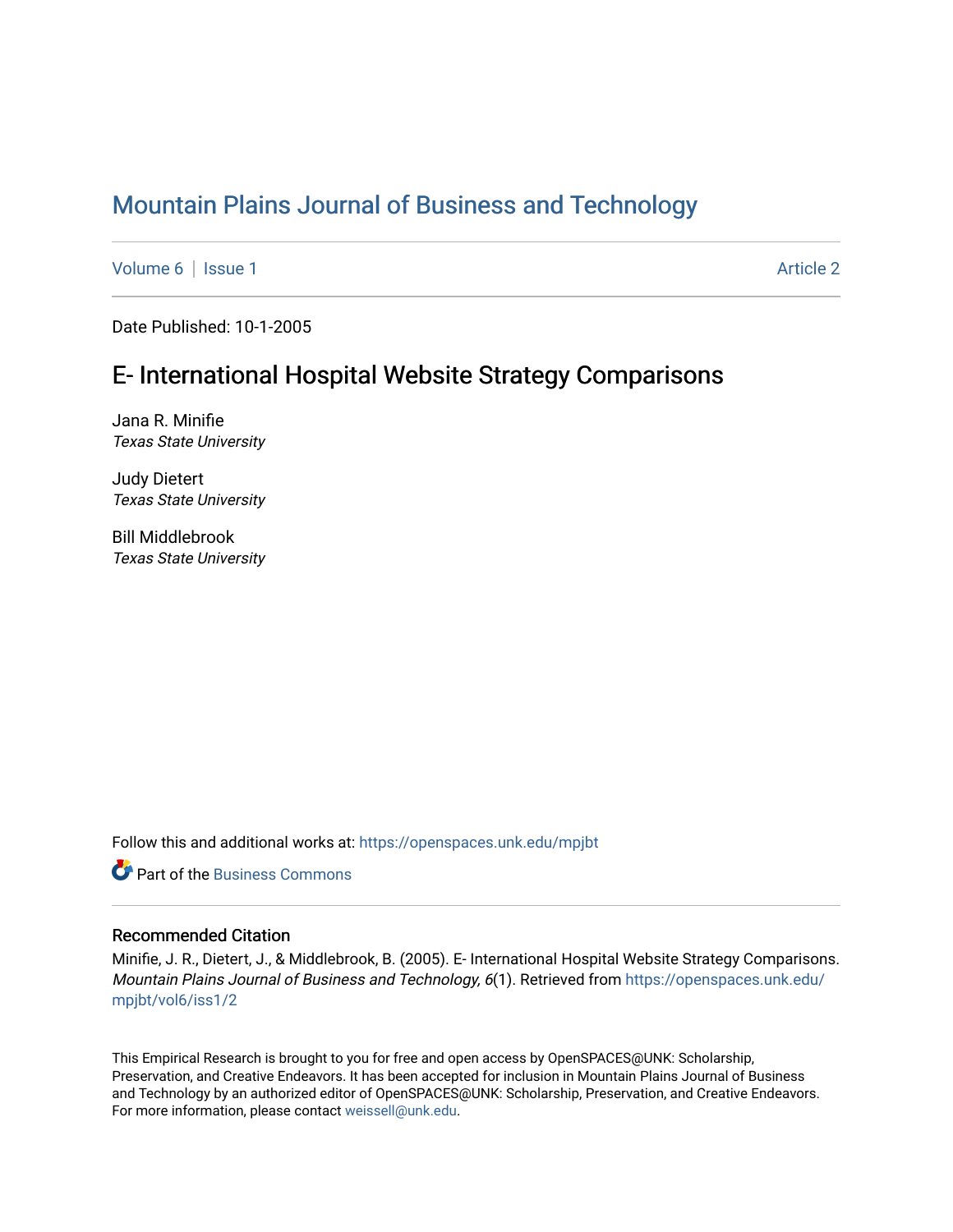## **E- INTERNATIONAL HOSPITAL WEBSITE STRATEGY COMPARISONS**

**JANA ROBERTA MINIFIE, JUDY DIETERT, & BILL MIDDLEBROOK TEXAS STATE UNIVERSITY**

#### **ABSTRACT**

This manuscript evaluates 20 American and 20 non-American hospital websites using a Hospital E-Marketing Strategy Life-Cycle model. These hospital websites were initially evaluated and categorized using the model in 1999. These same hospital websites were revisited in 2004 to determine if their initial stage had changed over the years and if hospital websites did indeed follow the Life-Cycle model. Any changes in a hospital's website marketing strategy between years are also evaluated.

#### **I. INTRODUCTION**

How are hospitals using the Internet? This is a question that we asked ourselves back in 1999. We knew that the demographics of American Internet users were 32% between the ages of 18-34, 60% had finished high school, with a median household income of \$50,000. [Investors Business Daily 1999] This was fairly similar to the general population with the exception of the median household income, which was about \$10,000 higher for web users.

We also knew that one of the fast-growing groups of US Internet users were adults 55 and older who mostly used the Internet for health care information [Investors Business Daily 2000] In general, in 2000, 56% of all adults were on-line, 86% of those on-line had ever looked for health information, and 48% of adults had looked for health information on-line. [Harris Interactive 2000] Were hospital websites addressing this need by general health care website consumers and senior citizens?

An initial study of the use of the Internet by hospitals was conducted by Shepherd and Fell. [1996] In late 1995, these researchers surveyed health care facilities and found that only about 45 out of 261 hospitals were using the Internet in their marketing efforts. They found that the range of Internet usage ranged from simple e-mail to Internet websites. These findings sparked our curiosity into finding out more about how hospitals were using the Internet in marketing their services.

This research effort investigated two issues. The first issue was how American and non-American hospitals are using the Internet to market their services. Were non-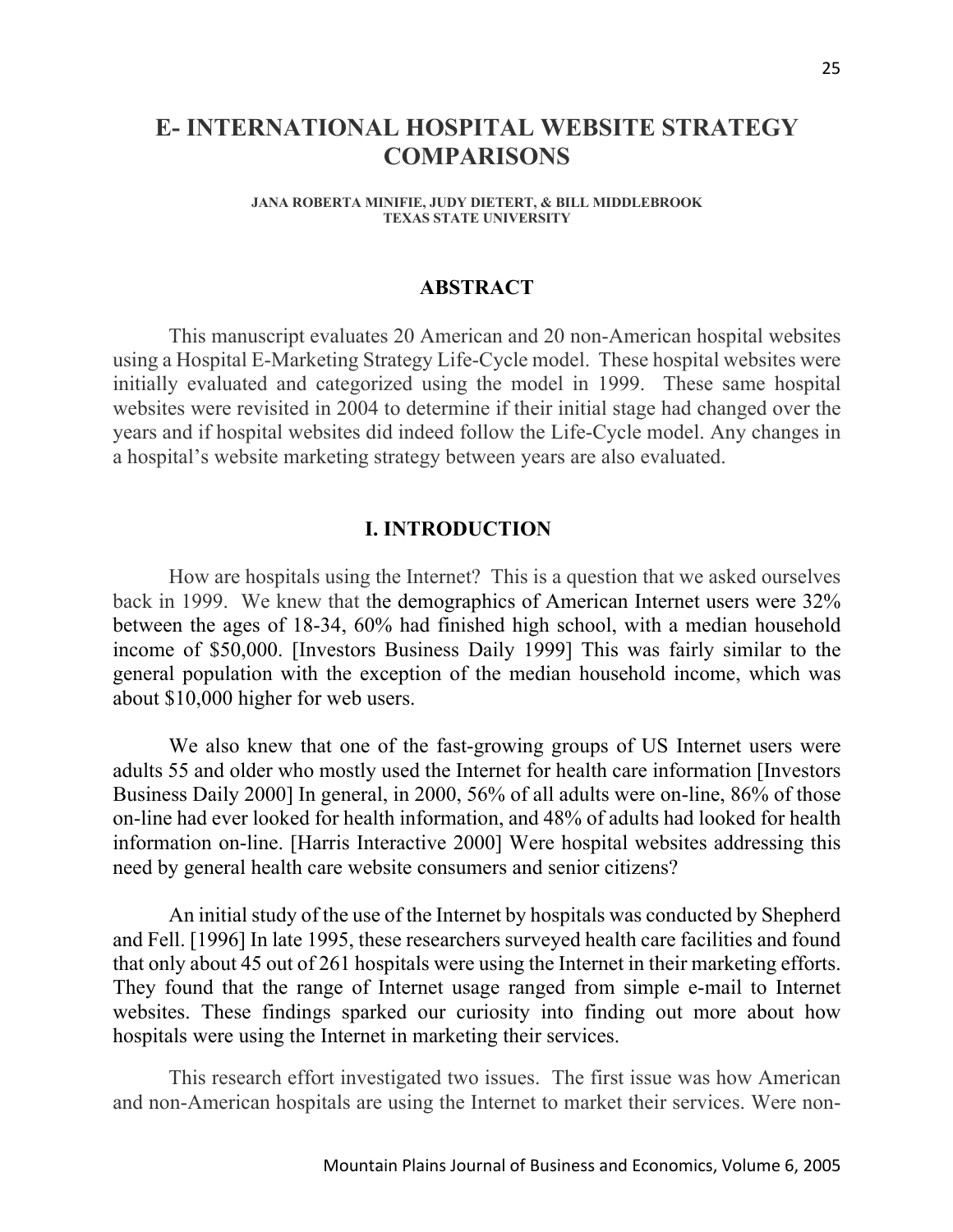American hospitals using the Internet differently from American hospitals? We knew that healthcare Web sites were being reported by a U.S. Commerce Department study that healthcare organizations were getting more than 1 million hits per year. [Staff writer Healthcare PR & Marketing News 1999] Were non-American hospitals also trying to tap into this demand?

The second issue was to determine the effectiveness of a Hospital E-Marketing Strategy Life-Cycle model [Minifie, et. al. 2001]. In order to distinguish between various use levels of the Internet by hospitals a model was developed. The range of Internet usage ranged from posting of current written material used by hospitals to market their services (Phase 1) to being personalized to meet specific consumer's needs through transactional components (Phase 4).

To report the findings of these two issues, first, a general description of a hospital Internet website development life cycle will be reviewed. Based on this model, 20 American hospital websites and 20 non-American hospital websites were evaluated in 1999 against this model. These same websites were reevaluated in 2004 and were then compared to previous results obtained. Following this, hospital website characteristics are discussed to describe how hospitals are using their websites and how this has changed over the four-year period.

### **II. INTERNET WEBSITE DEVELOPMENT CYCLE**

Website development progresses through several stages as it matures. This manuscript will utilize a website development cycle for hospitals that consists of four progressive phases. [Minifie, et. al. 2001] Four progressive phases for hospital website development are: 1) Establishment of the basic site, 2) Adding content and developing marketing functions, 3) Integrating interactive elements, and 4) Incorporation of transactional elements.

### **1. PHASE 1: ESTABLISHMENT OF THE BASIC SITE**

Websites provide a means for low cost communications. [Medical Web Services] Hospitals have the potential to reach a very large patient basis that may not be feasible with normal brochure marketing strategies. In the initial stage, it is expected that the basic website would simply include basic information regarding the hospital that would normally be found in a hospital's brochure and promotional material. Information regarding a hospital is limited by the cost associated with printed material. Thus, hospitals must select that information which is directly related to those who receive the hospital brochure. The hospital has some control over who receives this material. An initial, low cost website could easily be generated using these existing materials. The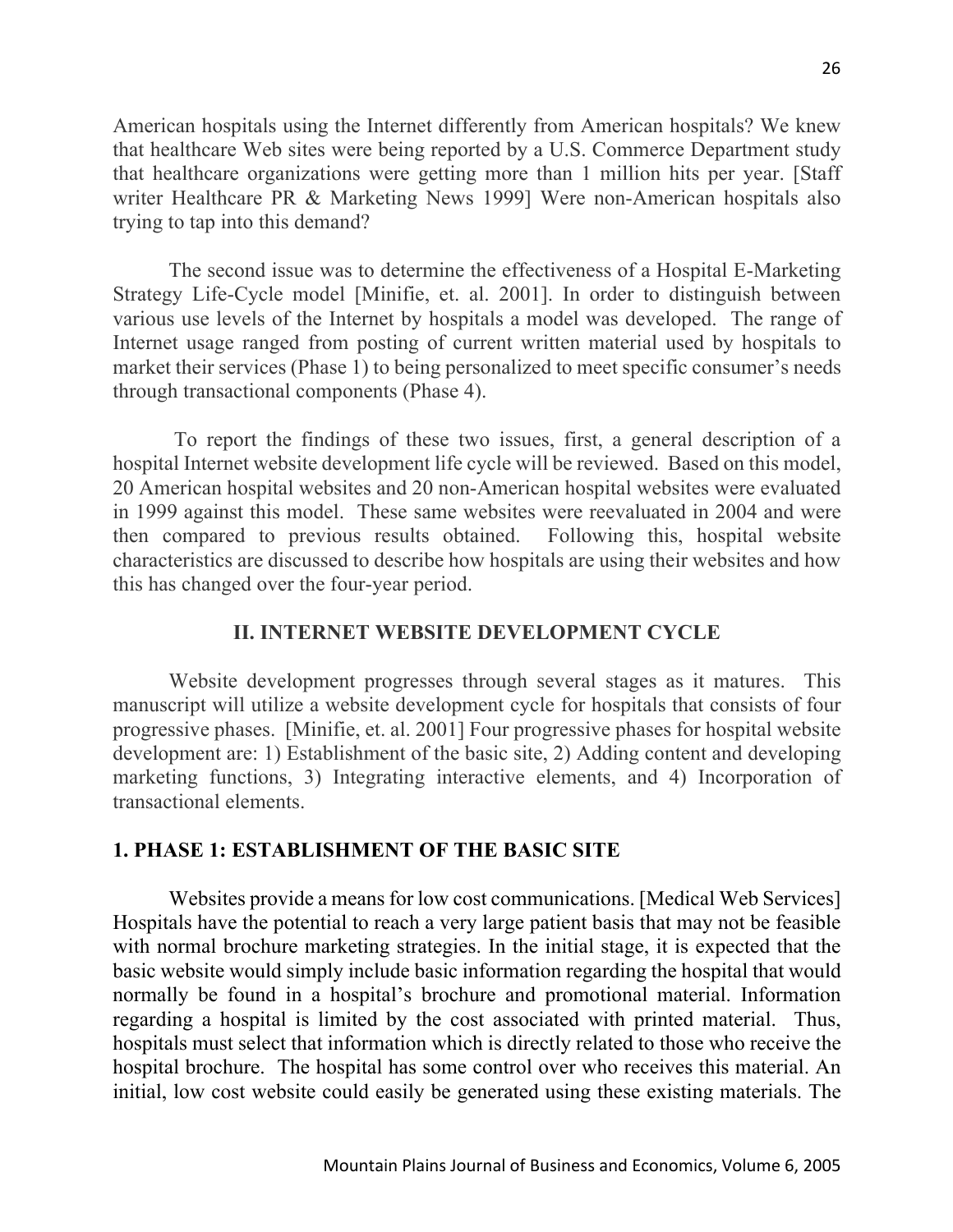hospital website would have a marketing focus based upon a different medium for which it was designed.

### **2. PHASE 2: ADDING CONTENT AND DEVELOPING MARKETING FUNCTIONS**

Once a basic website has been developed, the next phase in website development would be the inclusion of content beyond the basic hospital brochure format. Additional information about the hospital would be provided that may have been cost prohibited with a printed material strategy. Hospitals may increase beyond the brochure by including basic health care, physician, and service quality distinction information. At the same time, the website will incorporate an Internet marketing focus. The basic website would simply be an extension of the non-cyber space marketing efforts. The Internet marketing focus may be an extension of this strategy or may include a focus that is specific to surfing habits of potential patients.

### **3. PHASE 3: INTERACTIVE FUNCTIONS**

Providing quality health care information is not enough to get most potential patient surfers to return to the hospital's website. The hospital needs to incorporate dynamic information content to their website to entice potential patient surfers to return frequently to their site. Dynamic health care information may include current hospital events, health tip of the week, and other interactive components. Initially, the website may incorporate one-way interactive forums for potential patient surfers through email, contests, surveys, job applications, health tip of the day, nursery pictures, and community health concerns/workshops.

### **4. PHASE 4: TRANSACTIONAL WEBSITE DEVELOPMENT**

The last development phase for a hospital website is the real-time collaborative dialogue between the potential patient Internet user and the hospital. The ultimate goal of the transactional website phase is to put the potential patient in the position to act. At this phase, the website goes beyond the simple information forum. Potential patients are able to access information via real-time collaborative dialogues online with hospital personnel. The potential patient sees the website as a means to converse with the hospital and/or patients. The website incorporates a human touch element by providing potential patients with superior customer service while actually reducing operational costs. Ideally, the potential patient will revisit the hospital's website on a regular basis developing brand preference.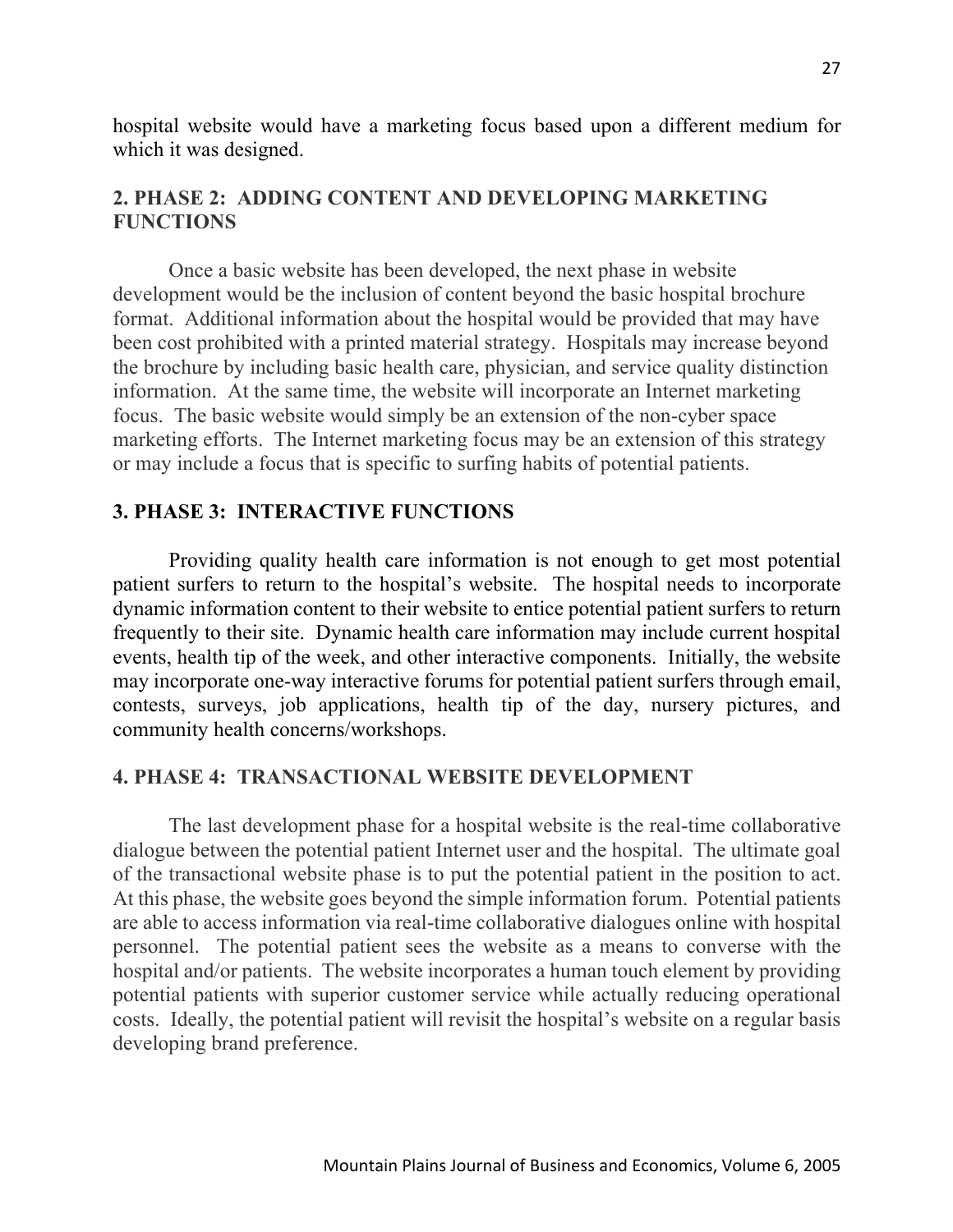#### **III. STUDY DESCRIPTION**

In 1999, twenty American and twenty non-American hospital websites were selected at random from HospitalWeb. [Hospital Web, 2002] Each website was evaluated based on the characteristics of each Phase per Table 1. These same websites were revisited and reevaluated based upon these same criteria in 2004. In each year, the full website was investigated to determine if any of the components were present. Links listed on the main Web page were accessed and evaluated for the particular components. Hospital websites were categorized as being in a particular phase based on the number of components each had for the particular phase using the criteria in the initial study of these websites [Minifie, et. al. 2001]. By default, if a hospital had a website it was considered a "Phase 1: Basic" category. In order for a website to be categorized as a "Phase 2: Content/Marketing Focus", the website had to include three or more content/marketing components. For a website to be classified as a "Phase 3: Interactive", two or more of the interactive components had be found on the hospital's website. A hospital website needed only one or more transactional components to be listed as a "Phase 4: Transactional" website. Hospitals were classified according to the highest phase achieved.

Non-American hospitals represented 13 different countries. These included Australia, Canada, Germany, Greece, Iceland, India, Ireland, Israel, Ireland, Japan, Mexico, New Zealand, and Pakistan. All of the hospital websites selected for the study were either all in English or had an English version as an option on the main website. These countries had been randomly selected in 1999 from the list of global hospitals on the HospitalWeb website. This website lists all global hospitals that have websites. Thus, only countries and/or hospitals that have Internet capacity were included in the study. Certain countries had more hospitals selected due to the fact that the particular country had more hospitals that were actually using the Internet for their facilities.

#### **IV. STUDY RESULTS**

Only two of the Non-American websites were no longer available for this current study. One website no longer existed and the other was listed as "under-development." In 1999, the majority of the hospital websites were using the Internet as an extension of the written materials (65% in Phase 2) (See Table 1). The majority of the Non-American hospitals were using the Internet as a forum for their current hospital brochure and promotional material and little else (70% in Phase 1). The American websites included additional information to take advantage of the cost effectiveness of placing additional material on the Internet whereas non-American hospitals were using the web site as another publication source for current hospital brochures.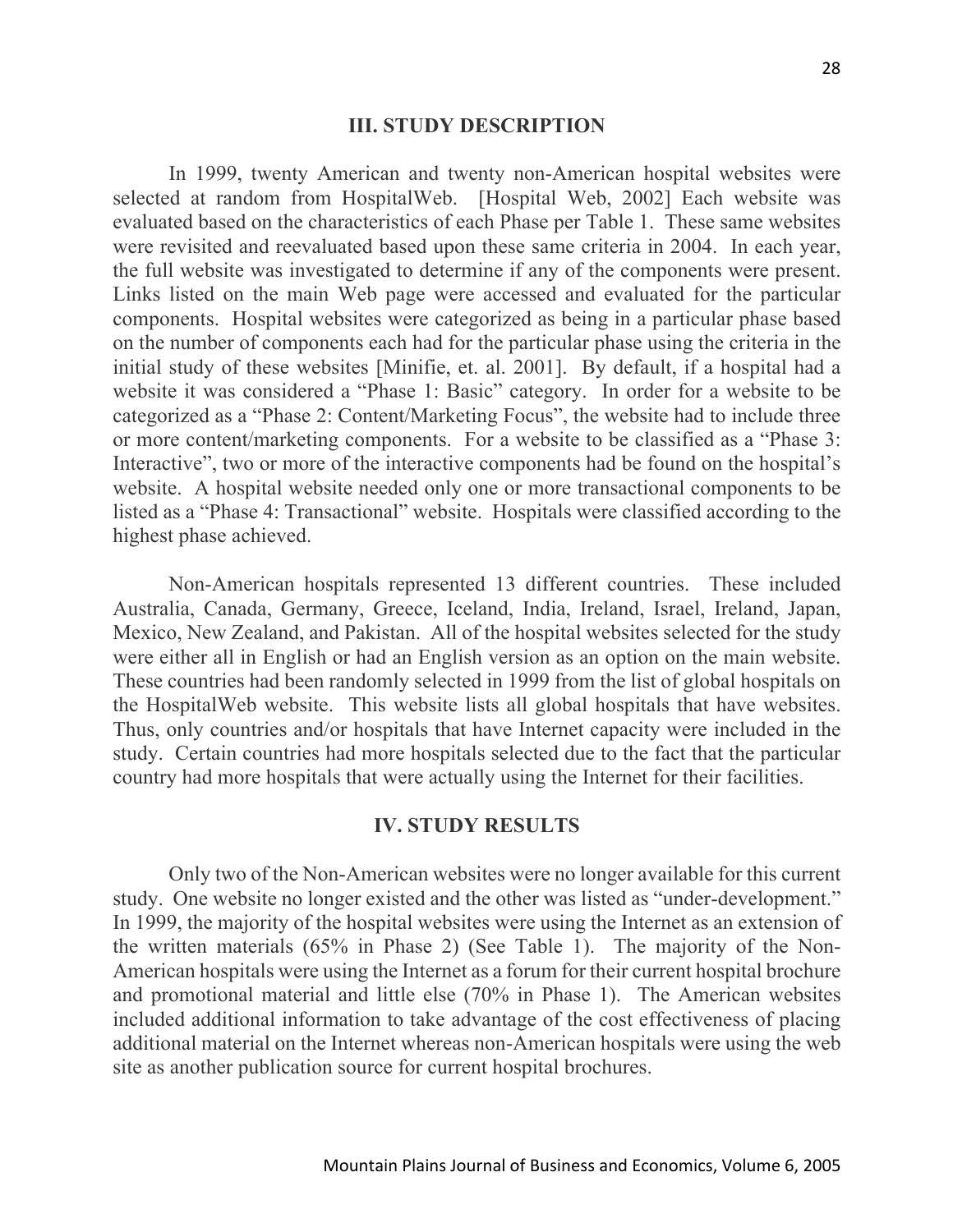| <b>Website Classification</b> |          |               |                  |               |        |               |          |               |                  |               |                |               |
|-------------------------------|----------|---------------|------------------|---------------|--------|---------------|----------|---------------|------------------|---------------|----------------|---------------|
|                               | 1999     |               |                  |               |        | 2004          |          |               |                  |               |                |               |
|                               | $N=20$   |               | $N=20$           |               | $N=40$ |               | $N=20$   |               | $N=20$           |               | $N=40$         |               |
| Phase                         | American | $\frac{0}{0}$ | Non-<br>American | $\frac{0}{0}$ | Total  | $\frac{0}{0}$ | American | $\frac{0}{0}$ | Non-<br>American | $\frac{0}{0}$ | Total          | $\frac{0}{0}$ |
|                               |          |               | 14               | 70            | 14     | 35            |          | $\theta$      |                  |               |                | 2.5           |
| ◠                             | 13       | 65            |                  | 20            | 17     | 42.5          |          |               | 11               | 55            | 12             | 30            |
| 3                             |          | 25            |                  | 10            |        | 17.5          | 17       | 85            |                  | 20            | 21             | 50            |
|                               |          | 10            |                  | $\theta$      |        |               |          | 10            |                  | 10            | 4              | 25            |
| n/a                           |          |               |                  |               |        |               |          |               |                  | 10            | $\overline{2}$ |               |

**Table 1 Website Classification**

Of all the hospital websites evaluated in 1999, only two were taking advantage of the transactional capabilities of the Internet (10% of the American websites or 5% of all hospital websites studies). Only seven hospitals (five American and two non-American) were using the interactive capabilities of the Internet.

These results are not unexpected. In 1999, the Internet was still fairly new. Many of the pop-up menus and other software capabilities were not readily available for website development. Many of the interactive and transactional capabilities were not as developed as they are today. Questions regarding information safety were still being very much scrutinized by website users in general.

In 2004, the number of hospital websites incorporating capabilities of the Internet increased from 23.5% in 1999 (Phase 3 & Phase 4 websites) to 75% in 2004. Only one hospital website still used the Internet to post simple brochure type of material (non-American hospital). There was a general increase in the amount of material being placed on the Web by hospitals, both American and non-American. Even those hospitals that only used the Internet for basic material in 1999 (Phase 1) had incorporated additional material such that the hospital moved to a higher phase as demonstrated by the fact only one hospital remained in Phase 1.

There was a general trend among all hospitals to either incorporate additional phase components and/or move to a higher phase. The movement from a previous phase in 1999 to 2004 is shown in Table 2. Of the American hospitals that had been in Phase 2 in 1999, only one remained Phase 2 status in 2004. The remaining hospitals had begun incorporating specific Internet capabilities into their websites via use of email contact, search engines, on-line feedback, enrolling in newsletter mailings, requesting enrolling in programs on-line or requesting appointments via e-mail. One hospital included a transactional component of on-line forums.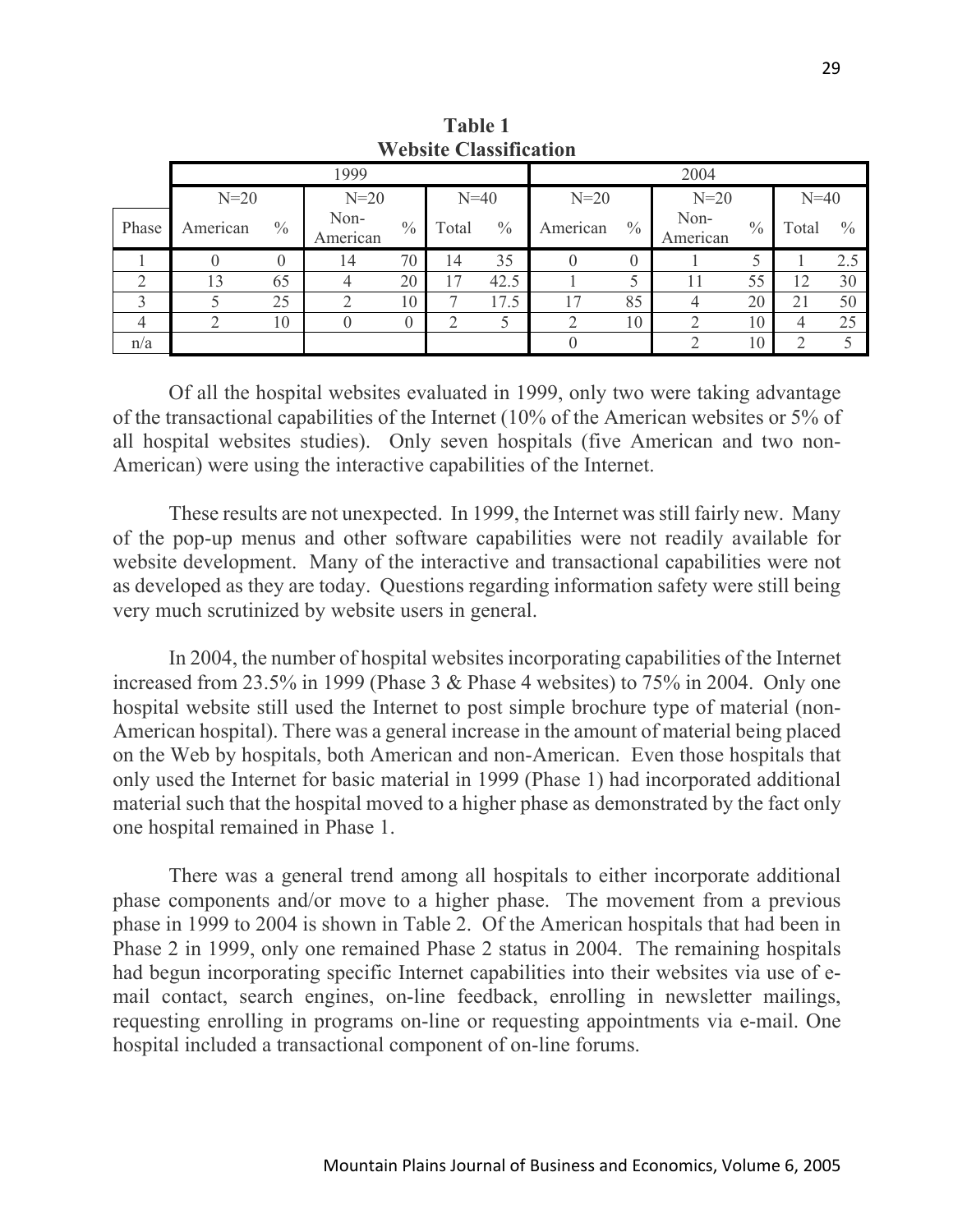| "Versite Charameters Change Deen een Staates |                                            |                                     |       |       |       |         |  |  |  |
|----------------------------------------------|--------------------------------------------|-------------------------------------|-------|-------|-------|---------|--|--|--|
| American Hospital Websites                   |                                            |                                     |       |       |       |         |  |  |  |
| Website Development<br>Phase                 | Previous Study<br>Classification<br>(1999) | Current Study Classification (2004) |       |       |       |         |  |  |  |
|                                              |                                            | Phase                               | Phase | Phase | Phase | Website |  |  |  |
|                                              |                                            |                                     |       |       |       | N/A     |  |  |  |
| Phase 1: Basic Site                          |                                            |                                     |       |       |       |         |  |  |  |
| Phase 2: E-Marketing                         | 13                                         |                                     |       |       |       |         |  |  |  |
| Phase 3: Interactive                         |                                            |                                     |       |       |       |         |  |  |  |
| Phase 4: Transactional                       |                                            |                                     |       |       |       |         |  |  |  |
| Totals                                       | 20                                         |                                     |       |       |       |         |  |  |  |

**Table 2 Website Classification Change Between Studies**

| Non-American Hospital Websites      |                                            |                                     |       |       |       |         |  |  |  |
|-------------------------------------|--------------------------------------------|-------------------------------------|-------|-------|-------|---------|--|--|--|
| <b>Website Development</b><br>Phase | Previous Study<br>Classification<br>(1999) | Current Study Classification (2004) |       |       |       |         |  |  |  |
|                                     |                                            | Phase                               | Phase | Phase | Phase | Website |  |  |  |
|                                     |                                            |                                     |       |       |       | N/A     |  |  |  |
| Phase 1: Basic Site                 | 14                                         |                                     |       |       |       |         |  |  |  |
| Phase 2: E-Marketing                |                                            |                                     |       |       |       |         |  |  |  |
| Phase 3: Interactive                |                                            |                                     |       |       |       |         |  |  |  |
| Phase 4: Transactional              |                                            |                                     |       |       |       |         |  |  |  |
| Totals                              | 20                                         |                                     |       |       |       |         |  |  |  |

Of the American hospitals included in Phase 3 status in 1999, only one hospital moved to Phase 4 status. The hospitals that stayed in Phase 3 in 2004 also showed an increase in the number of Phase 3 components in 2004. Many of the hospitals that only had three or four Phase 3 type components in 1999 increased this number to five to seven components in 2004. This clearly shows that hospitals are starting to take advantage of the Internet's specific capabilities.

Only two hospitals were classified as Phase 4 in 1999. Both of these hospital websites changed to a Phase 3 classification in 2004, as the single component that had indicated Phase 4 status in 1999 no longer existed on the 2004 website. In both cases, the websites included additional Phase 3 components.

In 2004, additional American hospitals may have been classified as Phase 4 but due to login requirements, these other Web pages could not be viewed for this study. It is expected that due to privacy concerns, transactional components would be protected by limited access via member only access. It was noted on several websites that patients could pay their bills online or communicate directly with a nurse, physician, or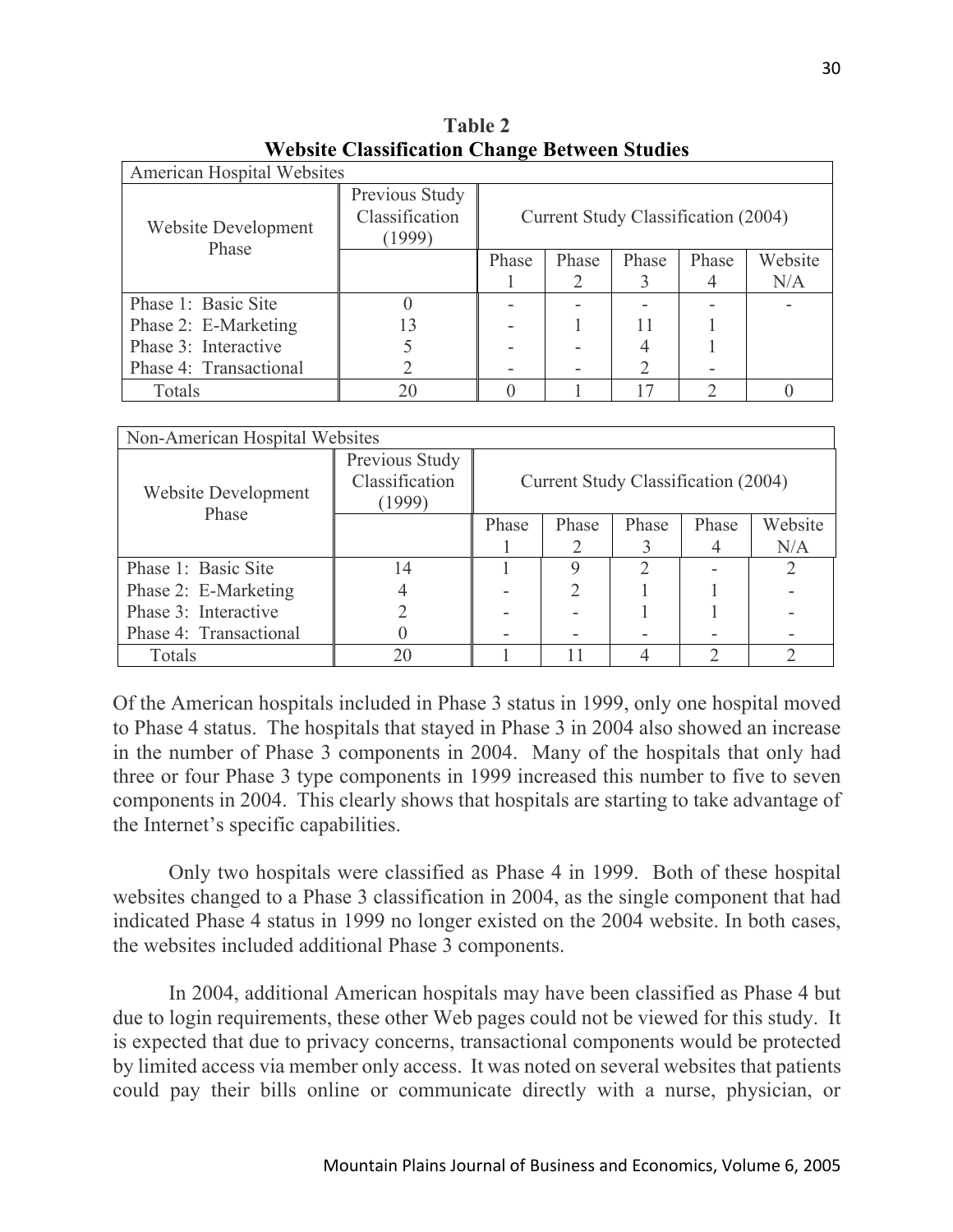pharmacist. Patients could even develop websites on the hospital website so that friends and families could see the progress of the patient. It was not uncommon to see that visitors to the hospital main webpage could send a patient an e-mail. One website even allowed the sender to select a particular card cover for the e-message.

The non-American websites in general either stayed in the same Phase classification or moved upward. None of the non-American websites had decreased the amount of material and/or components in their websites. All of these had incorporated additional material or Internet specific components to their websites. Although there were increases in the Phase of development for these websites, there was still a general trend of using the Internet for posted general hospital information. Less than one-third of non-American hospitals had begun to utilize components specific to the Internet (Phase 3 or Phase 4).

Overall, there was a general trend in hospitals to use the Internet as a specific marketing tool; one that is designed to be different from their printed brochure material. Specific marketing strategies were being incorporated into this particular marketing medium. There were several interesting trends noted among the websites selected for review. The main Web page is designed to direct the type of browser to areas of interest to them. For instance, many main hospital home Web pages had tabs for health professionals, education & research, donation, hospital employees, patients, specific services, and/or general public links. Thus, each specific link then was designed to market to a specific market. The home page was being used as general "lobby" of sorts to direct the prospective consumer to an area that would be of interest to them.

The inclusion of Virtual Tours of the facility seemed to be a growing trend among the American websites. Both American and non-American websites had information for patients regarding how to get to the facility, in-patient procedures, parking information, and other information regarding becoming either an in-patient or out-patient status. These types of services are normally included to give the prospective/current patient familiarization with the facility prior to arrival. It is quite normal for patients to be apprehensive prior to a medical procedure. It is anticipated that familiarizing the prospective patient with the facility prior to arrival will assist in decreasing stress levels on the day of the procedure.

It was interesting to note that it was common for the American hospital websites to highlight awards, achievements, and/or quality service recognition on their main Web page. Only four of the non-American websites included this information.

Donation and/or volunteering was another common component of both American and non-American websites. Individuals could donate online, download a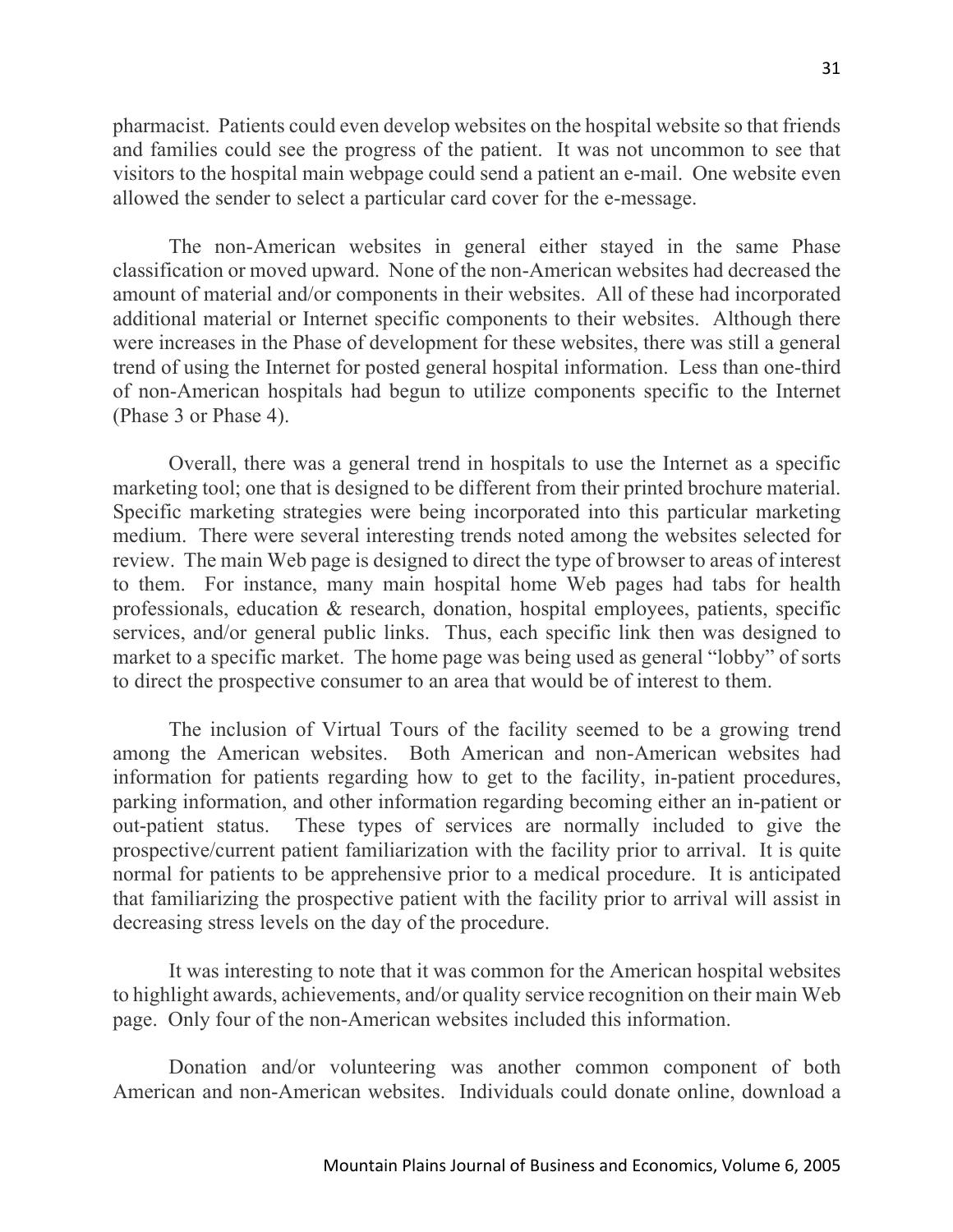form used to submit donations, or secure an e-mail address or telephone number from the website to contact someone at the hospital. Other types of donations were also solicited on websites. Individuals could learn about volunteering opportunities at the hospital from the website. Specific needs of the hospital were included on one hospital website. Another website gave information regarding how to donate one's body for research purposes.

Some hospitals used their websites to encourage repeat visits. For instance, current information regarding any health threats/allergies was posted daily on websites, encouraging consumers to return each day for new information. Some had daily "quizzes" that users could take to test their health knowledge. For those hospitals that had maternity wards, it was not uncommon for the website to direct the visitor to a page showing recent newborns. And as mentioned before, hospitals allowed visitors to send patients get well e-mails and/or view Web pages established by patients to let friends and family know of the patient's current condition or other information.

In general, websites in 2004 were more condensed. Websites incorporated drop down menus to free up space on the current website. Web pages did not extend beyond more than one or two screen lengths. Information provided on the main website was restricted to more of a directory or daily update type of information. Not all of the hospital's information was being placed on a single page in 2004.

### **V. CONCLUSION AND RECOMMENDATIONS**

Hospitals are becoming more marketing savvy in terms of their Internet marketing. Specific marketing approaches are being developed that incorporate more than the current employee and/or consumer. Websites are targeting prospective patients as well. Web designers are incorporating Internet specific components into their Web design. Web pages are no longer simply a copy of the hospital's brochure. There is a natural cycle that Web designers are following in their approach to using the Internet for marketing their services.

Obviously, additional hospitals need to be examined in further studies. The limited scope of this study does not necessarily allow for generalization of the results. This study does suggest that further investigation in this area is warranted. Also, through the examination of websites, general guidelines for "good practices" in designing websites could be developed. The following suggestions are provided for hospital Web designers.

• Main webpage should be used as a "lobby" to direct users to general categories. General categories noticed were for patients, education & research, donation,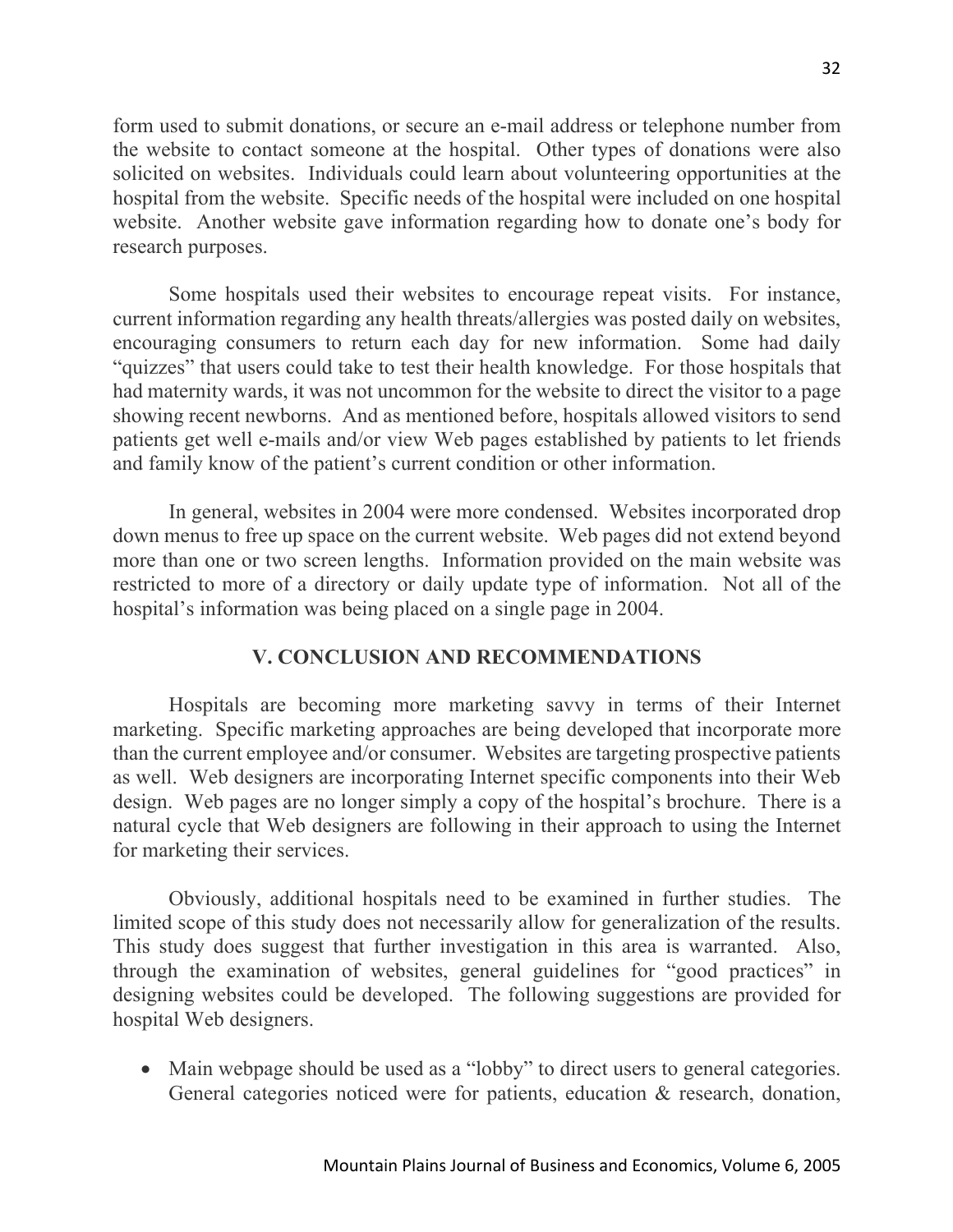employees, insurance providers, general health information, job opportunities, physicians/health professionals, services, and general public.

- Web pages should be designed so that the Web page may be opened quickly. Graphics should be kept to a minimum or saved using the least amount of space. Web pages that load too slowly will detract from prospective consumers. Although more Internet users are using DSL or cable, many are still using dialup connections.
- Web pages should be developed for easy navigation. Use the rule of "keeping it simple." Users should easily be able to peruse the Web page. Too much information will keep the Internet user from seeing important information that is embedded in long paragraphs.
- Information should be provided in a way that will encourage the Internet user to return to the site on a daily or weekly basis. Suggested methods to accomplish this include providing updated information on health issues and incorporating health calculators, healthy eating/lifestyle information, recipes, or non-health information such as community events and activities.
- Incorporate user login. This assists in developing a database of prospective/current consumers. Also, it will allow current patients to access personal information, pay bills, make appointments, ask questions, view bulletin boards, etc. Not only does the hospital build their patient database, it provides an additional means for Web viewers to return and possibly increase retention rates and account collection.
- Keep the website "friendly." Show pictures of hospital employees. The main webpage may be used to promote employees who have shown exceptional patient service, research excellence, or other hospital achievements. Although using pictures of the facility will familiarize Web visitors with the hospital, it does not put a "face" on the hospital. Using the accomplishments of employees gives the website a personal touch. Consumers base many of their decisions on the person they are interacting with rather than just the product. This will also allow the hospital to differentiate the quality of their services from competitors.
- Allow Web viewers the option of sending feedback. Again, this will assist the hospital website to be used to develop a "relationship" with the Web browser.
- Incorporate a website search engine, which is very helpful for users. This allows for viewers to find the information that they are seeking quickly. If viewers are unsure about the appropriate link in which their question or inquiry would be found, the search option would allow them to quickly find the information they are seeking.
- Provide Virtual Tours and photos of the facility. Give prospective patients an opportunity to learn about the facility layout to reduce questions and concerns. Providing this information prior to their visit will assist with processing patients more efficiently.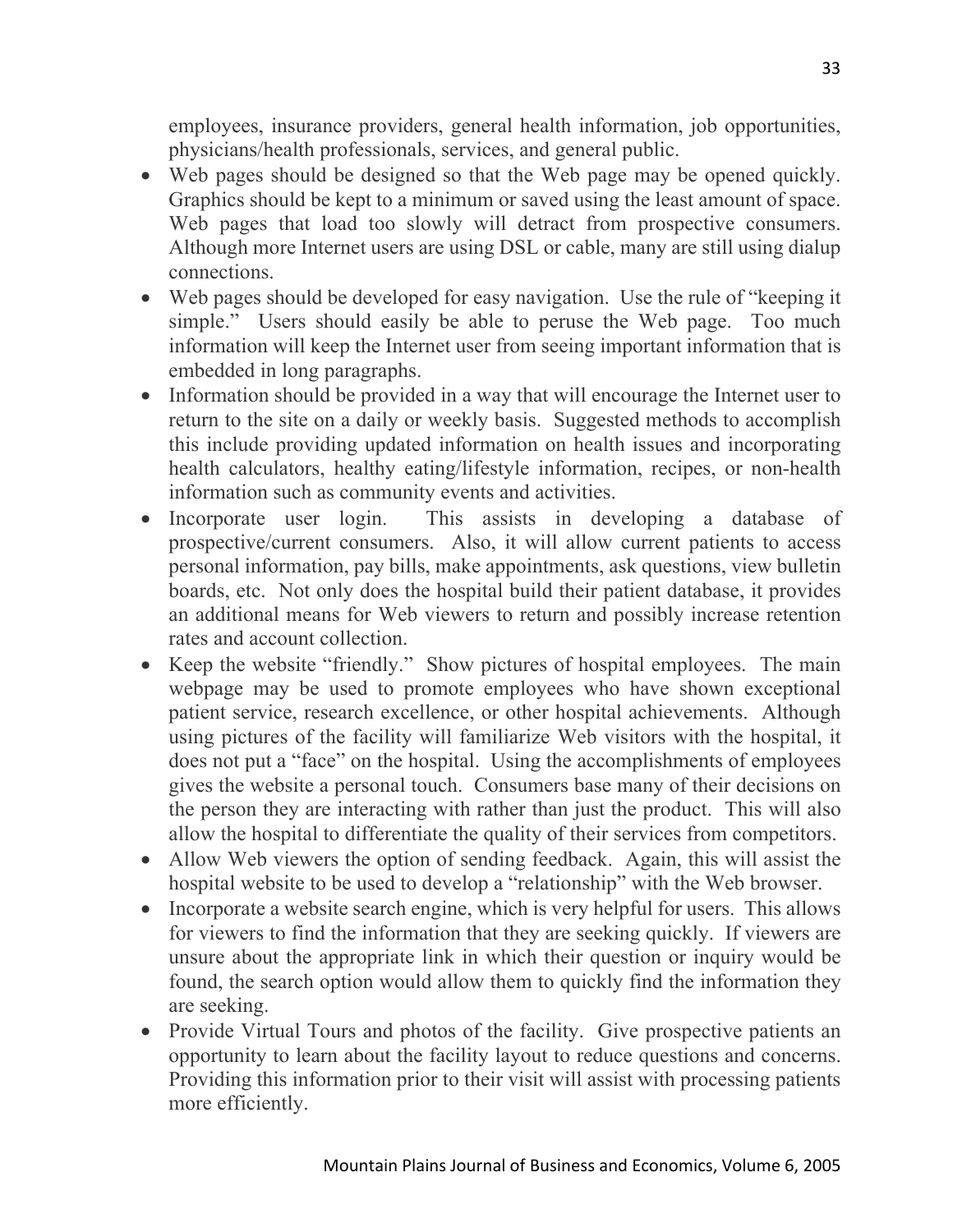### **SELECTED REFERENCES**

American Hospital Directory 2002. *American Hospital Directory.* Retrieved November 2, 2002 from: http://www.ahd.com/

Investors Business Daily 1999. *U.S. Online Users Begin to Mirror General Population.* Retrieved December 3, 1999 from: http://www.investors.com.www.cyberatlas.internet.com/big\_picture/demographics/art icle/01.133.5931\_30919.00.html

Investors Business Daily 2000. *Demographics of the Net Getting Older.* Retrieved August 10,

2000from:http://www.investors.com.www.cyberatlas.internet.com/big\_picture/demog raphics/ar

cle/0,1323,5901\_448131,00.html

Dyer, Anela 2000. Internet Changing Doctor-Patient Relationship. *Dermatology Times*, Retrieved February 4, 2000 from: http://www.findarticles.com/p/articles/mi\_hb077/is200002

Staff Writer. 1999 (March 18, 1999) *Meet Online Demand with Separate Web Sites.*  Healthcare PR & Marketing News. 8(6): 1.

Harris Interactive 2000. *Explosive Growth of "Cyberchondriacs" Continues.* Retrieved October 15, 2000 from: http://www.harrisinteractive.com/harris\_poll/index.asp?pid=104

HospitalWeb 2001. *HospitalWeb.* Retrieved March 1, 2001 from: http://neurowww.mgh.harvard.edu/hospitalweb.shtml

Medical Web 2001. *Medical Web Production*. Retrieved January 11, 2001 from: http://www.medicalweb.com/newpages/ Production/jobs.htm

Medical Web 2001. (January 11, 2001), *Medical Web Services*. Retrieved January 11, 2001 from: http://www.medicalweb.com/newpages/Services/communities.htm

Minifie, J.R. & M. Lockhart 2000. Hospital Internet Life-Cycle. *Proceedings of the American Society of Business and Behavioral Sciences*, Las Vegas, NV Feb., 2000. CD-ROM.